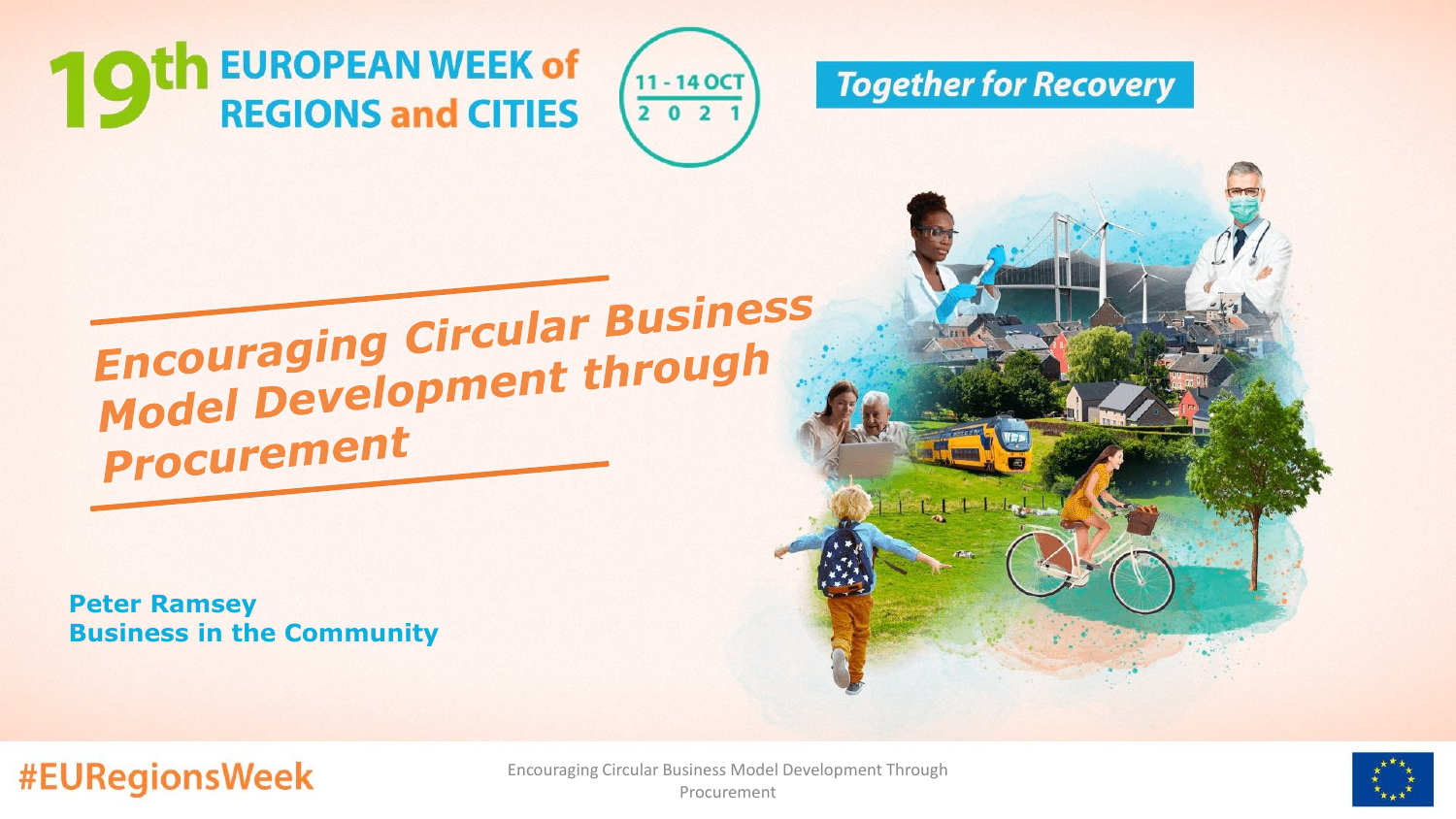## WHAT IS 'CIRCULAR BUSINESS DEVELOPMENT'?

### **Supplying business PROCURE Procuring business**

- Innovating new circular products / services to fulfill unmet needs
- Experiencing growth as a result of selling more products / services that have circular attributes



- Operating in a more circular way through increased use of circular products and services
- Becoming a more appealing organisation for customers to use due to improved sustainability and brand image

The Prince's **BUSINESS** IN THE Responsible **Business Network** 



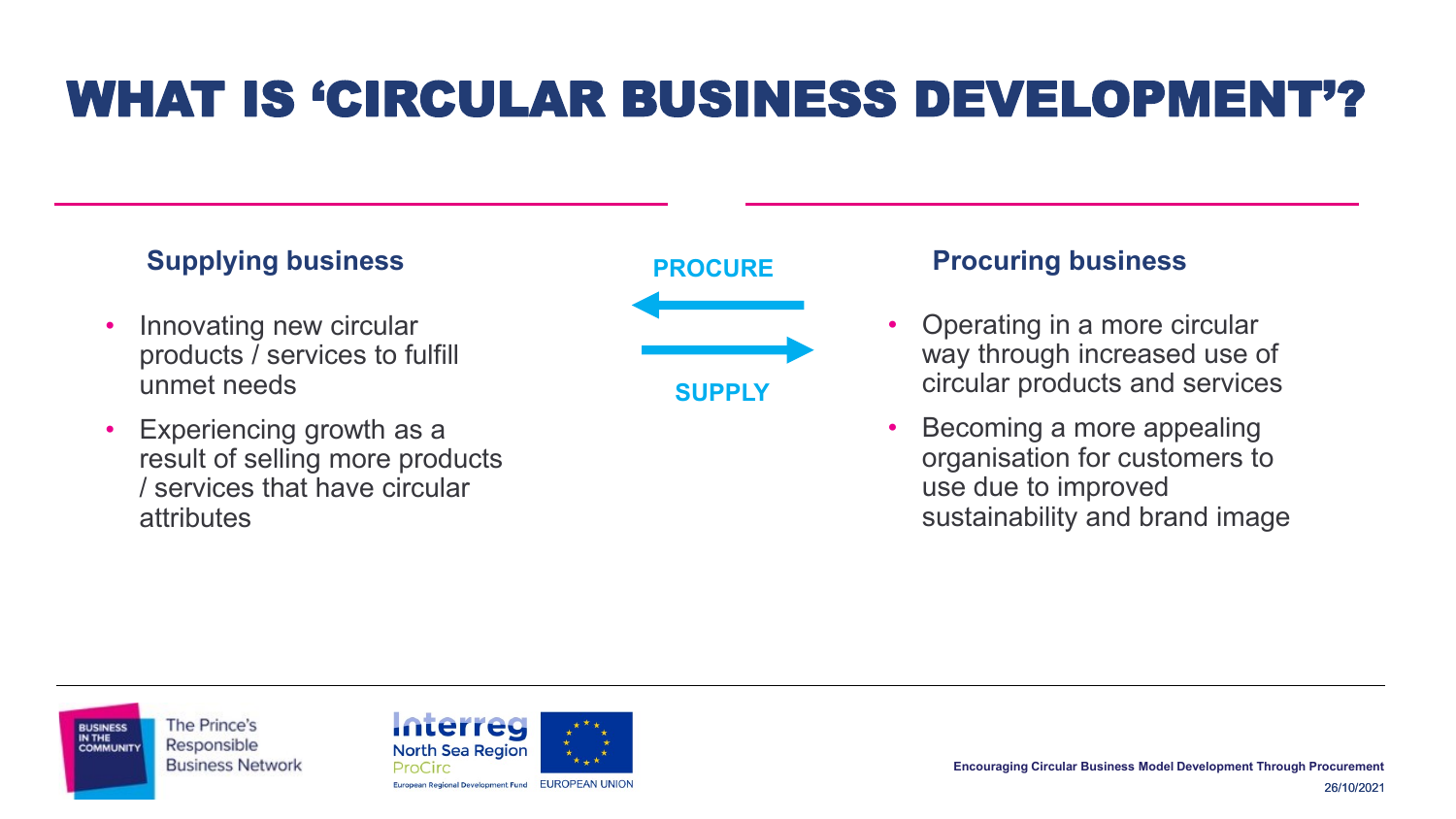## A COMMUNITY OF PRACTICE APPROACH

Circular Professional Clothing CoP – led by BITC as part of ProCirc

| <b>Phase 1 Roundtables on risk/opportunity and</b><br>agreeing circular procurement principles | Phase 2 Report<br>published | <b>Phase 3 Pilot procurements</b> |
|------------------------------------------------------------------------------------------------|-----------------------------|-----------------------------------|
|------------------------------------------------------------------------------------------------|-----------------------------|-----------------------------------|

#### **How circular business development was supported**

- Involving garment suppliers / manufacturers, and their industry association, as the experts in their product who helped us shape what 'good' looks like
- Involving innovative start-ups offering new solutions and providing a forum for them to engage with suppliers
- Supporting pilot procurement projects to turn the theory into reality
- Future phase Joint Statement of Demand from procurers to send a strong signal to the market?



26/10/2021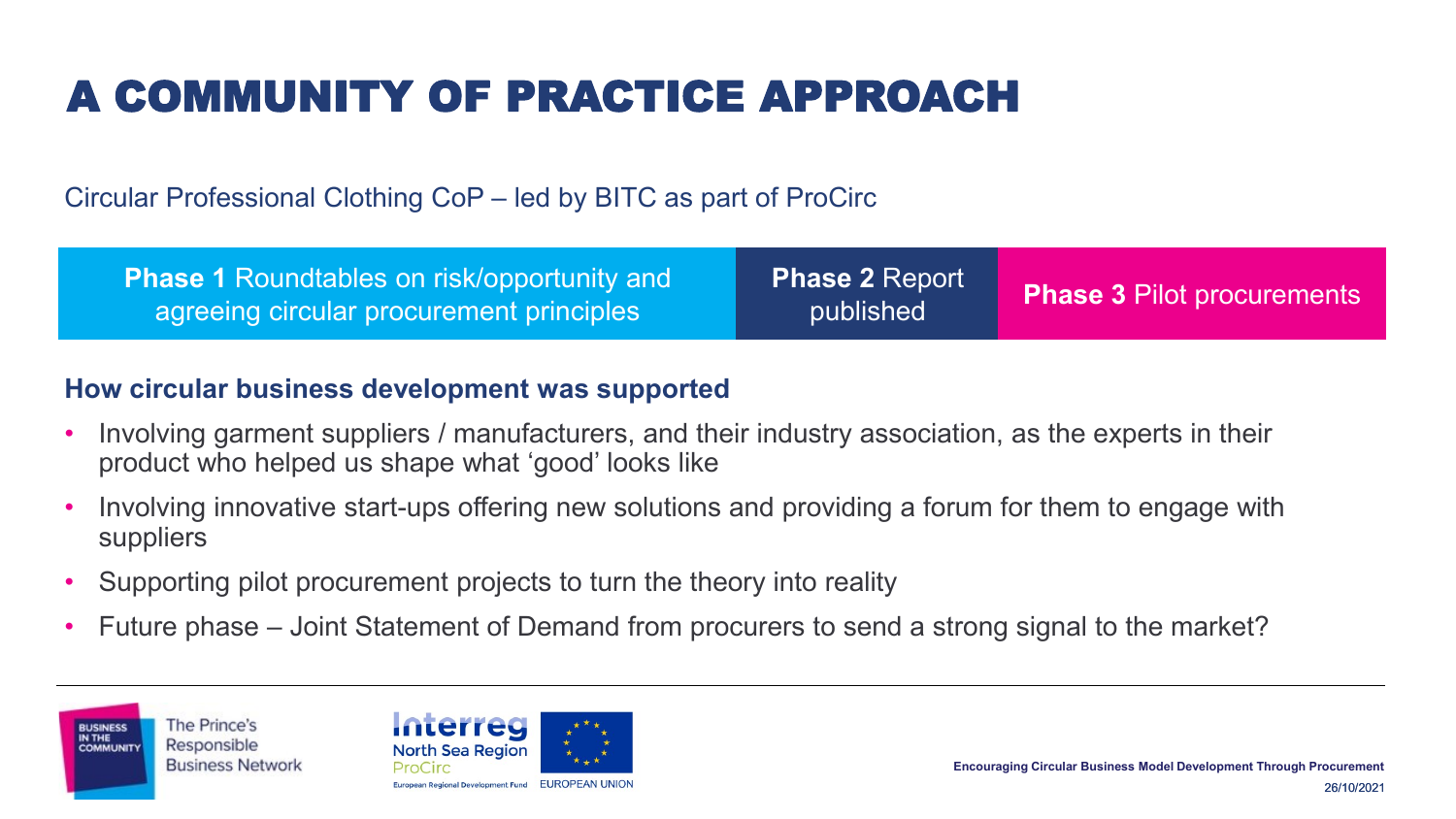## OPPORTINITIES IN THE PROCUREMENT PROCESS

### **Six Steps to Circular Procurement**

- **1. Define your circular ambitions**
- **2. Determine your functional needs**
- **3. Formulate questions and communicate with market**
- **4. Choose your supplier/s and award the contract**
- **5. Implement circular usage policies**
- **6. Evaluate success**

Buying a circular product does not mean that you<br>have implemented a circular business model think question types. have implemented a circular business model – think about maximizing the value of the product while in use and how the materials will be recovered .

Interrogate the request to determine what the 'functional' need is i.e. what is actually required to solve the problem. Consider whether buying a service rather than owning a product is a viable option.

Three broad types of question:

- Ambition alignment
- Functional specification
- Technical specification

Consider maturity of the market to determine most appropriate





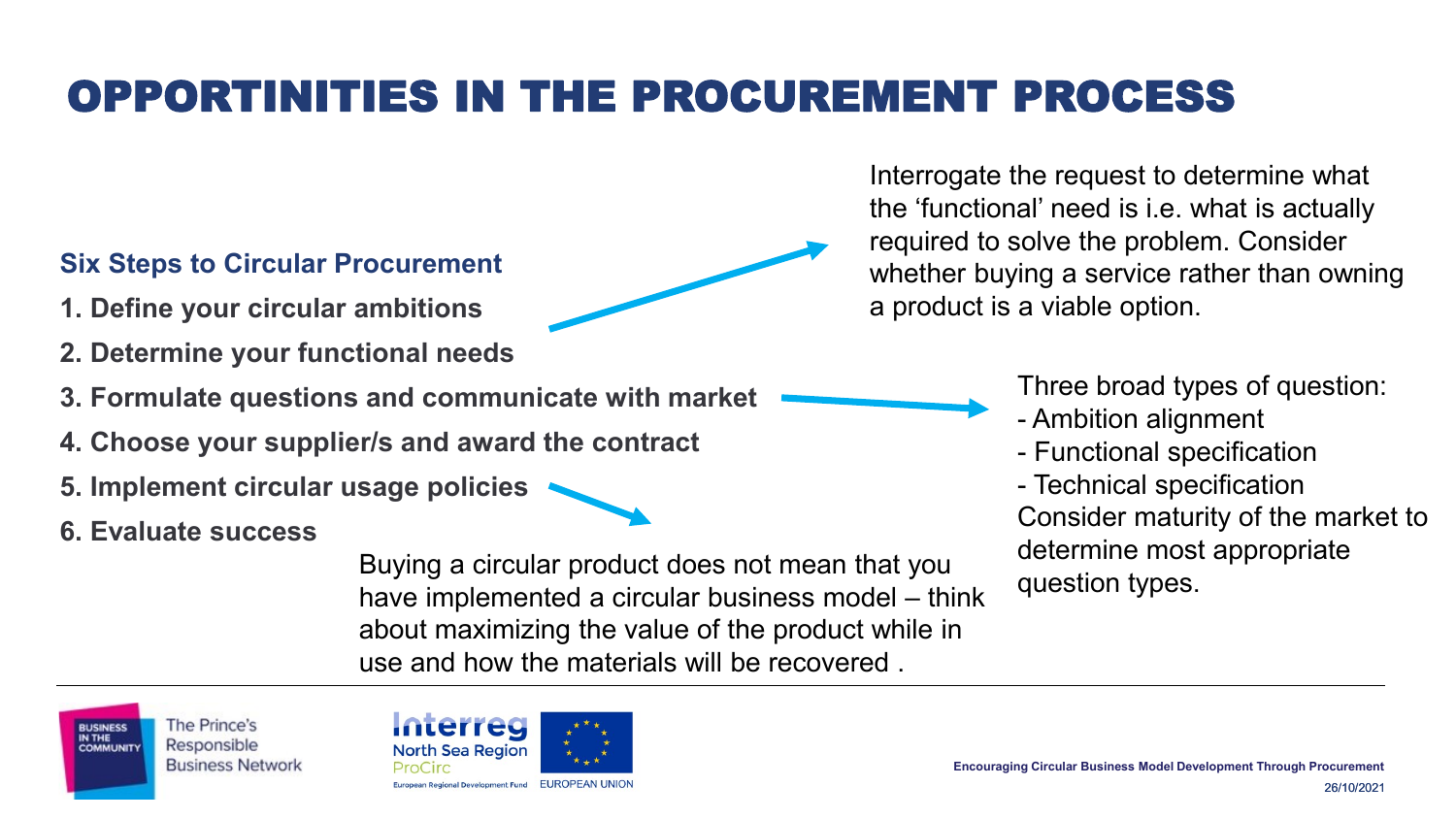## BUSINESS DEVELOPMENT EXAMPLES

#### **Locking in material savings**

With a move to flexible working PwC no longer had a need for physical filing cabinets. The original supplier, KI, converted the filing cabinets into staff lockers, reusing around 50% of the materials from the original cabinets.



#### **Creating added value through recycling**

USEL saw opportunity to recycle mattresses with improved efficiency, creating social, environmental, and financial added value. Belfast City Council afforded the opportunity to pitch for an open tender for a project to recycle mattresses from waste collection sites.



The Prince's Responsible **Business Network** 

**BUSINESS** IN THE



**Encouraging Circular Business Model Development Through Procurement**